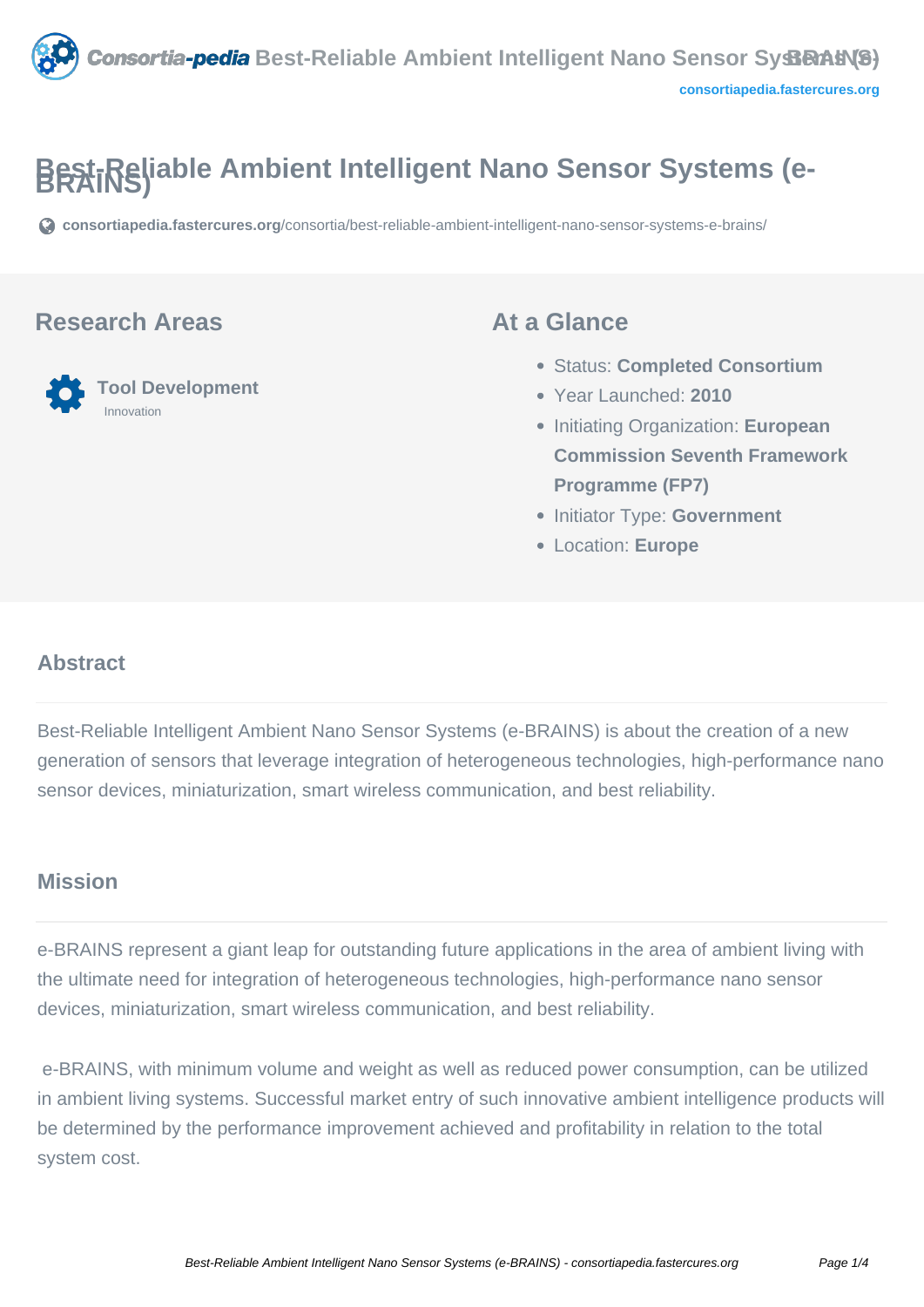

 The basic requirement for robustness and reliability of the heterogeneous integration technologies and the nano sensor layers is the focus of all e-BRAINS developments. The designated nano sensor systems represent a very promising innovative approach with the potential to enable high performance and precise functions in new products. The application of nanotechnology will allow large improvements in functionality and will open a wide range of applications, especially for European companies. Future e-BRAINS applications require significantly higher integration densities. Performance, multi-functionality, and reliability of such complex heterogeneous systems will be limited mainly by the wiring between the subsystems. Suitable three-dimensional (3D) integration technologies create a basis to overcome these drawbacks with the benefit of enabling minimal interconnection lengths. In addition to the enabling of high-integration densities, 3D integration is a very promising costeffective approach for the realization of heterogeneous systems.

#### **Consortium History**

Program Duration: From Sept. 1, 2010, to Aug. 31, 2013

### **Financing**

e-Brains is funded under the Seventh Framework Programme (project reference: 257488) at a total cost of €15.2 million. The European Union contribution is €10 million.

## **Links/Social Media Feed**

Homepage <http://www.e-brains.org/>

### **Points of Contact**

Project Coordinator Reinhard Pufall Infineon Technologies AG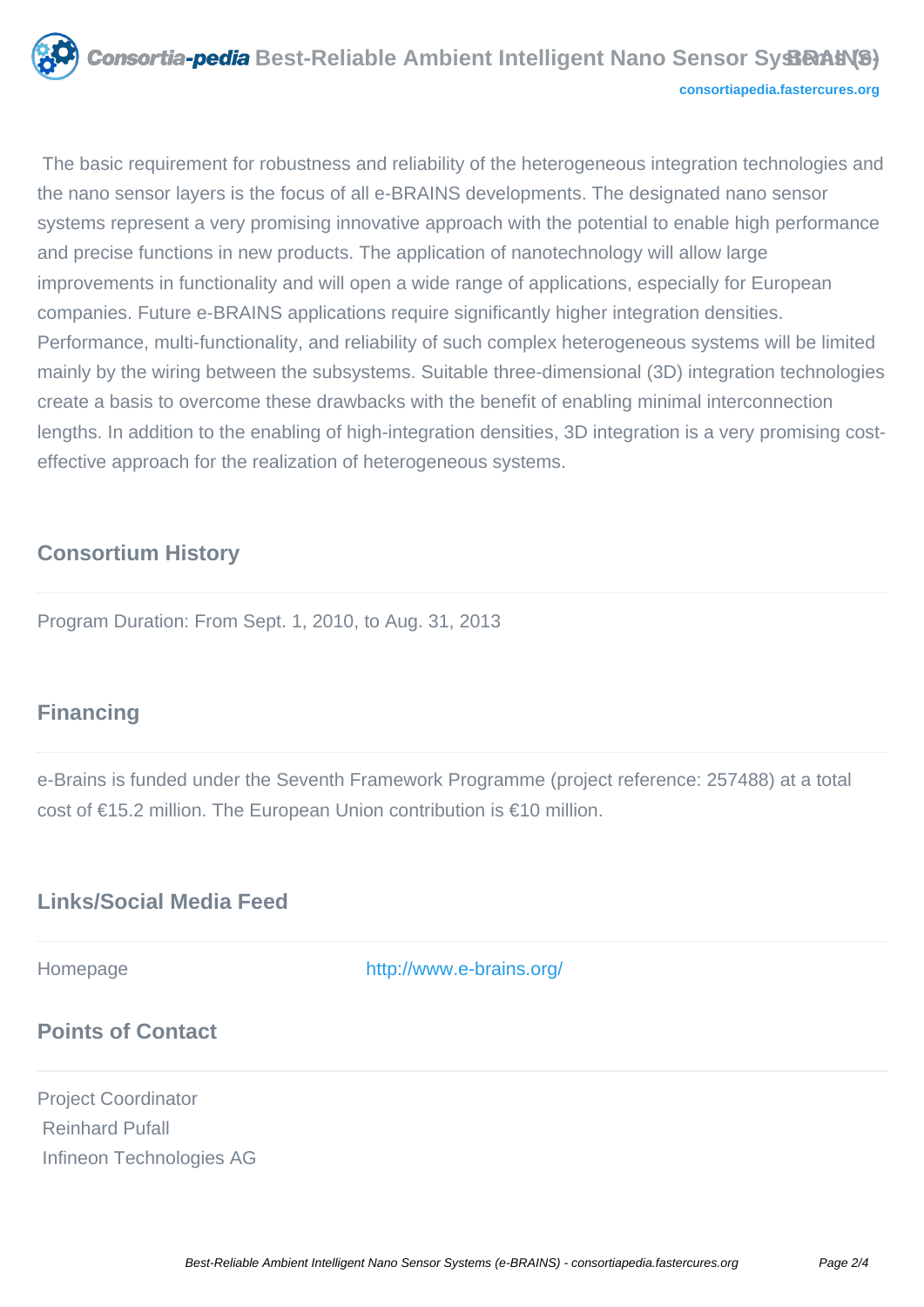

**[consortiapedia.fastercures.org](http://consortiapedia.fastercures.org/)**

email: [Reinhard.Pufall@infineon.com](mailto:Reinhard.Pufall@infineon.com)

 Technical Manager Peter Ramm Fraunhofer EMFT email: [peter.ramm@emft.fraunhofer.de](mailto:peter.ramm@emft.fraunhofer.de)

Work Package Leaders:

 Dissemination Manager Adrian Ionescu EPFL email: [adrian.ionescu@epfl.ch](mailto:adrian.ionescu@epfl.ch)

 Heterogeneous Integration Peter Ramm Fraunhofer EMFT email: [peter.ramm@emft.fraunhofer.de](mailto:peter.ramm@emft.fraunhofer.de)

 Nano Sensor Devices and Technologies Maaike Taklo **SINTEF** email: [Maaike.Taklo@sintef.no](mailto:Maaike.Taklo@sintef.no)

 Innovative Applications of Heterogeneous System Integration Maximilian Fleischer Siemens email[: maximilian.fleischer@siemens.com](mailto:maximilian.fleischer@siemens.com)

#### **Sponsors & Partners**

3D PLUS SA Commissariat à l'énergie atomique et aux énergies alternatives